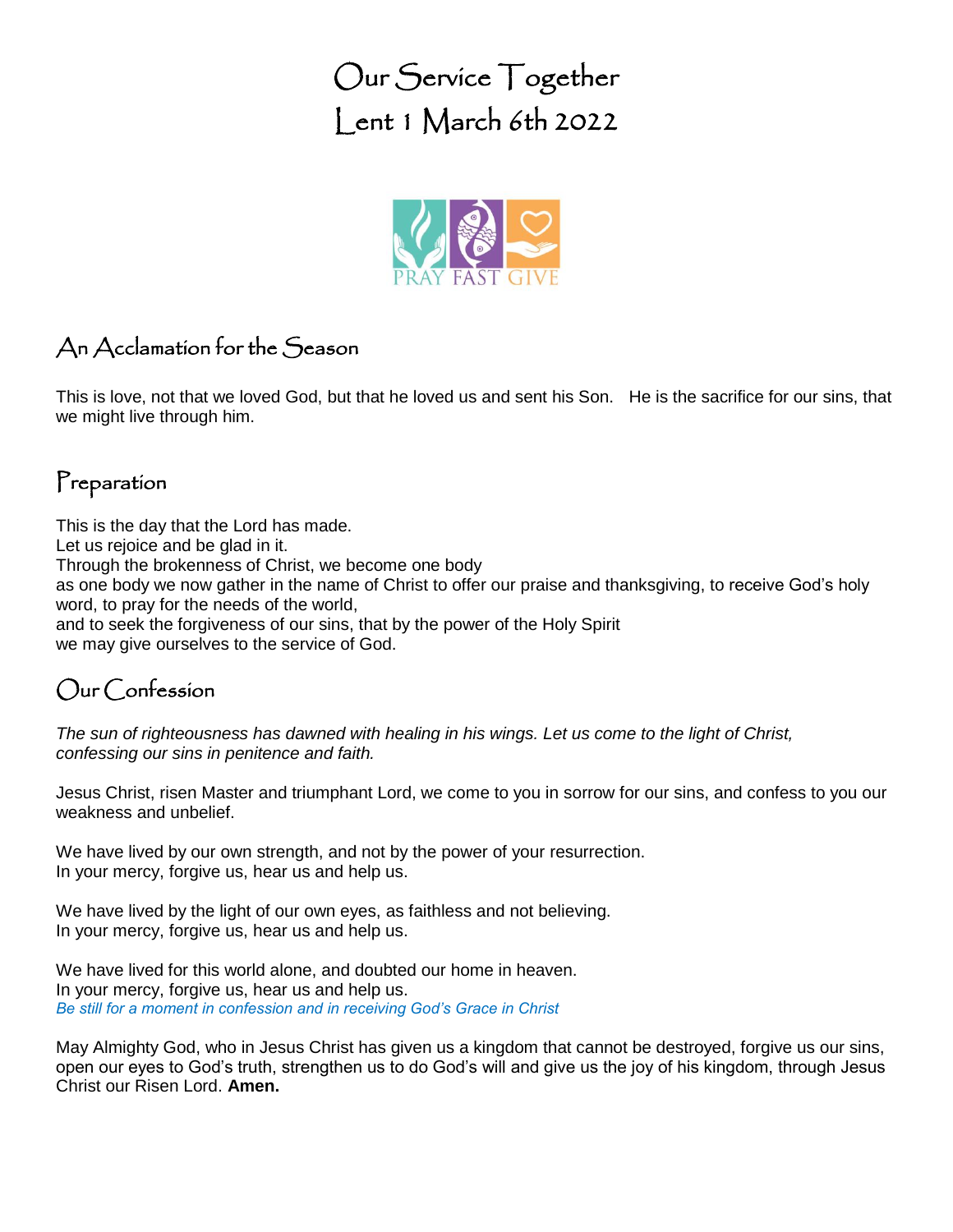## The opening prayer

The night has passed, and the day lies open before us; let us pray with one heart and mind.

#### *Silence is kept.*

As we rejoice in the gift of this new day, so may the light of your presence, O God, set our hearts on fire with love for you; now and for ever. Amen.

### The Psalmody Psalm 91.1-2 and 9-16 *We say the psalm aloud*

Whoever dwells in the shelter of the Most High and abides under the shadow of the Almighty, shall say to the Lord, 'My refuge and my stronghold, my God, in whom I put my trust.'

Because you have made the Lord your refuge and the Most High your stronghold,

There shall no evil happen to you, neither shall any plague come near your tent.

For he shall give his angels charge over you, to keep you in all your ways.

They shall bear you in their hands, lest you dash your foot against a stone.

You shall tread upon the lion and adder; the young lion and the serpent you shall trample underfoot.

Because they have set their love upon me, therefore will I deliver them; I will lift them up, because they know my name.

They will call upon me and I will answer them; I am with them in trouble, I will deliver them and bring them to honour.

With long life will I satisfy them and show them my salvation.

Glory be to the Father, and to the Son: and to the Holy Ghost; as it was in the beginning, is now, and ever shall be: world without end. Amen.

## Scripture Reading Deuteronomy 26.1-11

When you have come into the land that the Lord your God is giving you as an inheritance to possess, and you possess it, and settle in it, **<sup>2</sup>** you shall take some of the first of all the fruit of the ground, which you harvest from the land that the Lord your God is giving you, and you shall put it in a basket and go to the place that the Lord your God will choose as a dwelling for his name. **<sup>3</sup>** You shall go to the priest who is in office at that time, and say to him, 'Today I declare to the Lord your God that I have come into the land that the Lord swore to our ancestors to give us.' **<sup>4</sup>**When the priest takes the basket from your hand and sets it down before the altar of the Lord your God, **<sup>5</sup>** you shall make this response before the Lord your God: 'A wandering Aramean was my ancestor; he went down into Egypt and lived there as an alien, few in number, and there he became a great nation, mighty and populous. **<sup>6</sup>**When the Egyptians treated us harshly and afflicted us, by imposing hard labour on us, **<sup>7</sup>** we cried to the Lord, the God of our ancestors; the Lord heard our voice and saw our affliction, our toil, and our oppression. **<sup>8</sup>** The Lord brought us out of Egypt with a mighty hand and an outstretched arm, with a terrifying display of power, and with signs and wonders; **<sup>9</sup>** and he brought us into this place and gave us this land, a land flowing with milk and honey. **<sup>10</sup>** So now I bring the first of the fruit of the ground that you, O Lord, have given me.' You shall set it down before the Lord your God and bow down before the Lord your God. **<sup>11</sup>** Then you, together with the Levites and the aliens who reside among you, shall celebrate with all the bounty that the Lord your God has given to you and to your house.

#### *At the end of the reading we say:*

This is the word of the Lord. Thanks be to God.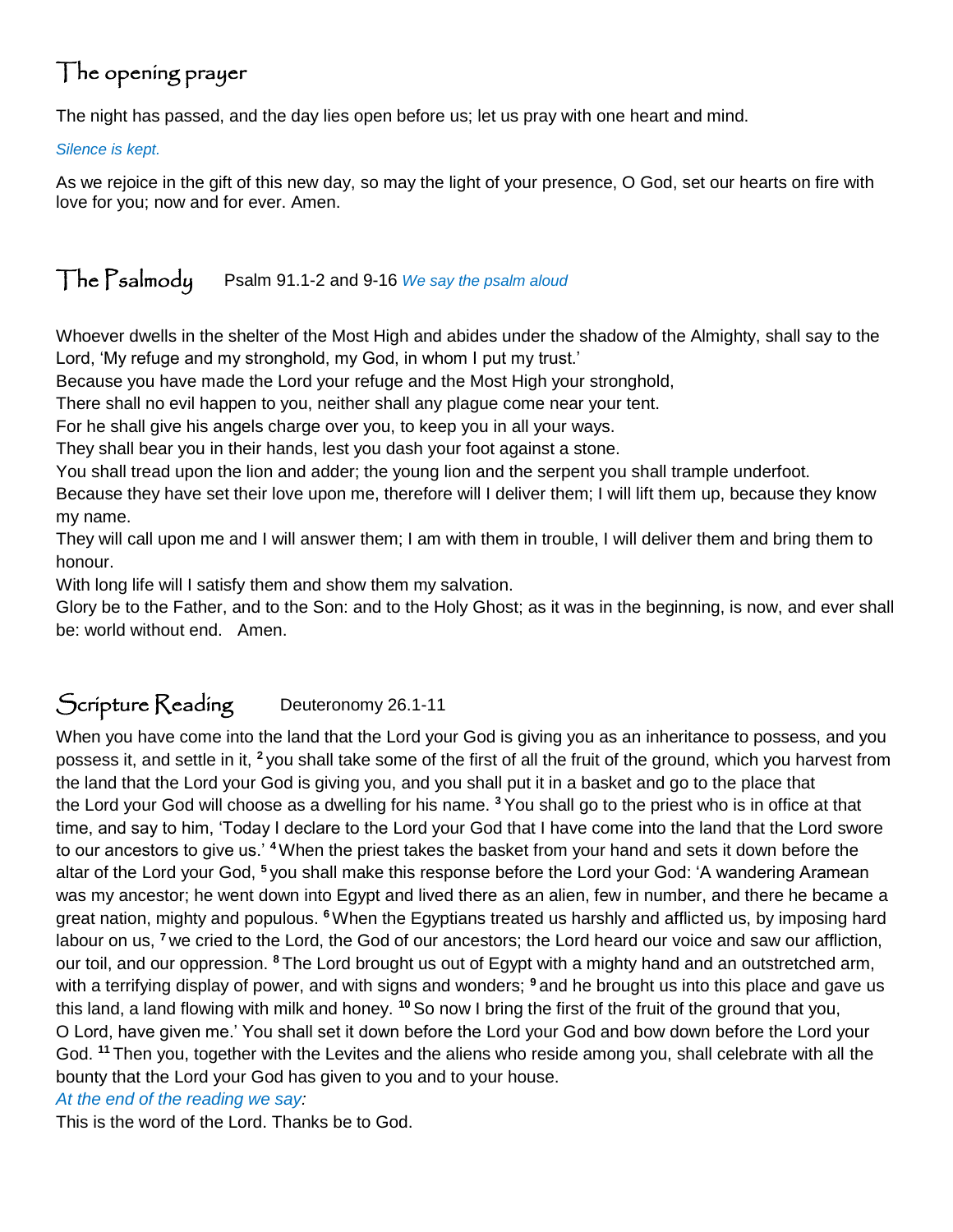# Gloria

Glory to God in the highest, and peace to his people on earth.

Lord God, heavenly King, almighty God and Father, we worship you, we give you thanks, we praise you for your glory.

Lord Jesus Christ, only Son of the Father, Lord God, Lamb of God, you take away the sin of the world: have mercy on us; you are seated at the right hand of the Father: receive our prayer.

For you alone are the Holy One, you alone are the Lord, you alone are the Most High, Jesus Christ, with the Holy Spirit, in the glory of God the Father. Amen.

# The Gospel Luke 4.1-13

Jesus, full of the Holy Spirit, returned from the Jordan and was led by the Spirit in the wilderness, **<sup>2</sup>** where for forty days he was tempted by the devil. He ate nothing at all during those days, and when they were over, he was famished. **<sup>3</sup>** The devil said to him, 'If you are the Son of God, command this stone to become a loaf of bread.' **<sup>4</sup>** Jesus answered him, 'It is written, "One does not live by bread alone."'

**<sup>5</sup>** Then the devil led him up and showed him in an instant all the kingdoms of the world. **<sup>6</sup>** And the devil said to him, 'To you I will give their glory and all this authority; for it has been given over to me, and I give it to anyone I please. **<sup>7</sup>** If you, then, will worship me, it will all be yours.' **<sup>8</sup>** Jesus answered him, 'It is written, "Worship the Lord your God, and serve only him."'

**<sup>9</sup>** Then the devil took him to Jerusalem, and placed him on the pinnacle of the temple, saying to him, 'If you are the Son of God, throw yourself down from here, **<sup>10</sup>** for it is written,

"He will command his angels concerning you, to protect you",

**<sup>11</sup>** and "On their hands they will bear you up, so that you will not dash your foot against a stone."'

**<sup>12</sup>** Jesus answered him, 'It is said, "Do not put the Lord your God to the test."' **<sup>13</sup>**When the devil had finished every test, he departed from him until an opportune time.

*At the end of the reading we say:*

This is the word of the Lord. Thanks be to God.

## A Reflection for the day *Reader John Hanson writes;*

As a community we've been in the grip of the Covid pandemic since November 2019, and there have been many testing times for everyone. Hospitalisation for the most seriously ill, the inability of saying a final goodbye to a lost loved one, and the isolation from family and friends. And just as we think we're getting on top of the situation along comes more testing times in the form of increased food and utility prices, pay and pension freezes, tax increases and higher interest rates, and not surprisingly we may be having serious fears and doubts about how we're going to get through it. We have probably all been affected or will be affected by the current and future situations, although we are not unique in facing testing times, or in having our own desert experiences. This passage from Luke shows that even Jesus was tested, and we can learn a lot from Him in how to respond to the testing times in our lives.

Time and time again the devil asked Jesus the "if" questions. "If you are the son of God," "if you worship me," Each a strategic question to try to encourage and tempt Jesus to doubt who He was when He was at his lowest ebb. But Jesus stands firm. Jesus knows who he is, and He uses scripture to counteract the assault by the devil. He responds by stating boldly and forcefully, "It is written," and "do not put the Lord your God to the test."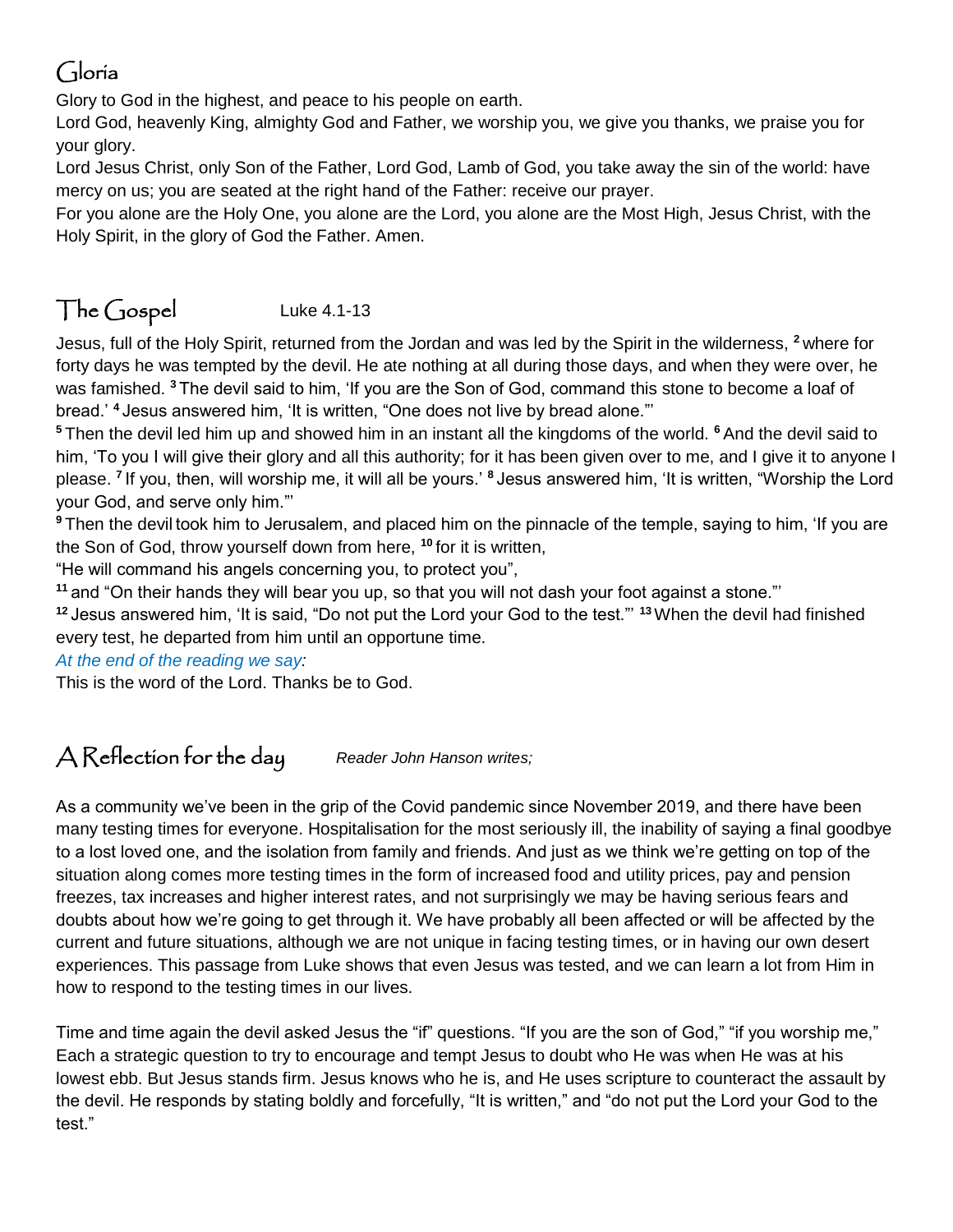We may have been, or perhaps we still are, at our lowest ebb, and the doubts are starting to creep into our thinking, "How am I going to pay for the weekly shop or pay my gas and electric bill?"

In these testing times we can take real hope and encouragement because just like Jesus who knew who He was, we also know who we are, in Him. We are loved and accepted. We are children of God, we are the friends of Jesus, and we are joint heirs with Jesus as we share in His inheritance. We also have the powerful word of scripture to draw on, to read, reflect and pray over, and we have the indwelling strength and love of the Holy Spirit.

But God doesn't just hear us today as we cry out to Him in our wilderness experiences of testing times and doubt. He heard the Israelites as they cried out to Him in Deuteronomy, God saw their misery, toil, and oppression. He heard and saw everything then, as He sees and hears everything now.

We are so blessed and privileged to follow a God and a Saviour, and like the Israelites, be brought to a place of safety and provision.

God sees, hears, and will respond to our cries and our needs because He is love and we are loved unconditionally by Him. We have been given an inheritance through Jesus and we have the precious God given gifts of the Holy Spirit, scripture, prayer, and worship in which to banish all doubt.

## The Creed

I believe in God, the Father almighty, creator of heaven and earth.

I believe in Jesus Christ, his only Son, our Lord, who was conceived by the Holy Spirit, born of the Virgin Mary, suffered under Pontius Pilate,

was crucified, died, and was buried; he descended to the dead.

On the third day he rose again; he ascended into heaven,

he is seated at the right hand of the Father,

and he will come to judge the living and the dead.

I believe in the Holy Spirit, the holy catholic Church,

the communion of saints, the forgiveness of sins,

the resurrection of the body, and the life everlasting.

Amen.

#### Prayers *We make our intercessions*

O God of peace, who has taught us that in quietness and confidence shall be our strength; help us, as we come into your presence, to be still and know that you are God.

In the power of the Spirit and in union with Christ let us pray to the Father. As we start this season of Lent let us pray for that our faith will grow and develop. *Lord in your mercy hear our prayer.*

Strengthen Bishop Ruth and all laity and clergy who seek to serve you in this diocese May they be filled with the Spirit and speak with authority. *Lord in your mercy hear our prayer.* 

We Pray for Our Queen, Prime Minister, and all World leaders, that they may have the Spirit of wisdom to lead us through this difficult time. We pray for all peace makers! *Lord in your mercy hear our prayer.*